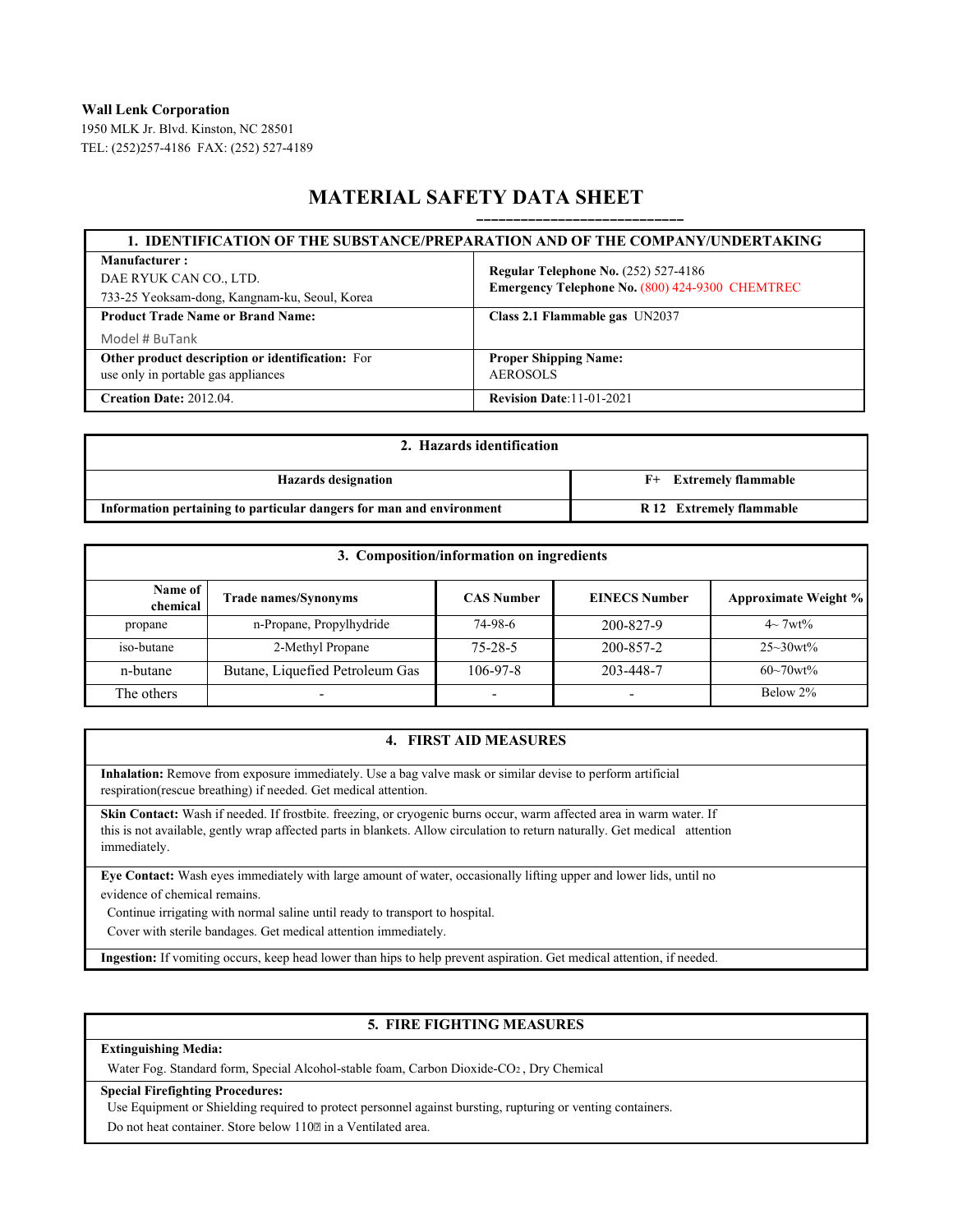#### **Unusual Fire and Explosion Hazards:**

At elevated temperatures(over 54 $\mathbb{Z}/130\mathbb{Z}$ ) CRV of containers will be operated, but rapidly excess heating or fire will be caused burst or rupture of a container.

**Danger**: *Extremely Flammable*. Do not use near fire or flame.

### **6. ACCIDENTAL RELEASE MEASURES**

**Person-related safety precautions:** Wear protective equipment. Keep unprotected persons away.

**Measures for environmental protection**: Do not allow product to reach sewage system or any water course. Inform respective authorities in case of seepage into water course or sewage system.

**Measures for cleaning/collecting**: Ensure adequate ventilation. Do not flush with water or aqueous cleansing agents.

### **7. HANDLING AND STORAGE**

#### **Handling.**

#### **Information for safe handling:**

Keep away from heat and direct sunlight.

Ensure good ventilation/exhaustion at the workplace.

Use only in well ventilated areas.

**Information about fire-and explosion protection:** 

Do not spray onto a naked flame or any incandescent material. Keep

ignition sources away-Do not smoke.

**Storage:** 

#### **Requirememt to be met by storerooms and receptacles:**

Store in a cool lacation.

Observe official regulations on storing packagings with pressurized containers.

**Eurther information about storage conditions**: Protect from heat and direct sunlight.

### **8. EXPOSURE CONTROLS, PERSONAL PROTECTION**

### **Exposure Limits: iso-**

#### **Butane:**

800ppm(1900 ㎎/㎥) ACGIH TWA

800ppm(1900 ㎎/㎥) NIOSH recommended TWA 10 hour(s)

#### **Liquified Petroleum Gas(LPG):**

 1000ppm(1800 ㎎/㎥) OSHA TWA 1000ppm(1800 ㎎/㎥) ACGIH TWA 1000ppm(1800 ㎎/㎥) NIOSH recommended TWA

#### **n-Butane:**

800ppm(1800 ㎎/㎥) OSHA TWA(vacated by 58 FR 35338, June 30, 1993)

800ppm(1800 ㎎/㎥) ACGIH TWA

800ppm(1800 ㎎/㎥) NIOSH recommended TWA

**Ventilation:** Ventilation equipment should be explosion-resistant if explosive concentrations of material are present. Ensure compliance with applicable exposure limits.

#### **Eye Protection: For the gas:** Eye protection not required, but recommended.

**For the liquid:** Wear splash resistant safety goggles. Contact lences should not be worn. Provide an emergency eye wash fountain and quick drench shower in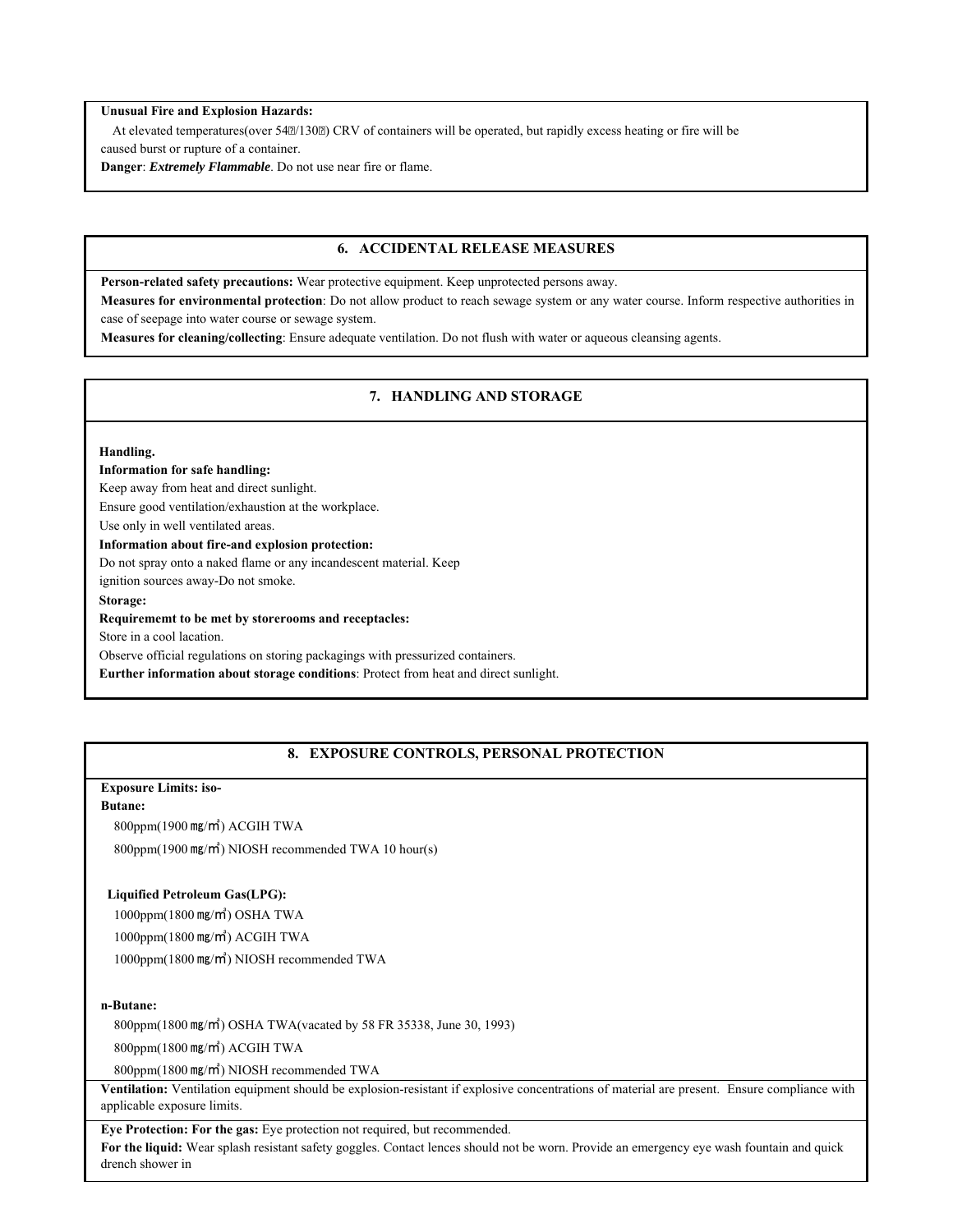**Clothing: For the gas:** Protective clothing is not required.

**For the liquid:** Wear appropriate protective, cold insulating clothing.

**Gloves:** Wear insulated gloves.

**Respirator:** Under conditions of frequent use or heavy exposure, respiratory protection may be needed. Respiratory protection is ranked in order from minimum to maximum. Consider warning properties before use.

For Unknown Concentrations or Immediately Dangerous to life or health-any supplied-air respirator with full facepiece and operated in a pressure-demand or other positive-pressure mode in combination with a separate escape supply.

Any self-contained breathing apparatus with a full facepiece.

# **9. PHYSICAL AND CHEMICAL PROPERTIES**

| <b>Flash Point Minimum</b>                                               | $-60$ <sub>2</sub> $(-76$ <sub>2</sub> ) | Flammable Limits in Air:        | LEL-UEL= $1.9 - 8.5$     |  |  |  |  |
|--------------------------------------------------------------------------|------------------------------------------|---------------------------------|--------------------------|--|--|--|--|
| <b>Autoignision:</b>                                                     | 761 <sub>2</sub> (405 <sub>2)</sub>      | $(vol. \% @ 212/702)$           |                          |  |  |  |  |
| 95% Boiling Point:                                                       | below $2\mathbb{P}(35.6\mathbb{P})$      | <b>Specific Gravity/Density</b> | $0.60$ mg/m <sup>3</sup> |  |  |  |  |
| @101.3Kpa(760mmlg)                                                       |                                          | (vs. Water $(a/42/39.22)$ )     |                          |  |  |  |  |
| <b>Vapor Pressure Maximum:</b>                                           | $2.8\text{kg/cm}^2(39.8\text{Psig})$     | <b>Percent Volatiles</b>        |                          |  |  |  |  |
| @212(702)                                                                |                                          | (Ambient/ 212/702)              | not applicable           |  |  |  |  |
| Vapor Density vs. Air=1                                                  |                                          | <b>Evaporation Rate:</b>        |                          |  |  |  |  |
| $(a)$ 15-32 $E(60-90E)$                                                  | Heavier $> 1.0$                          | $(vs. n-Butyl Acetate=1)$       | not applicable           |  |  |  |  |
| <b>Solubility in Deionized Water:</b> Negligible $\leq 0.1\%$ by wt $\%$ |                                          |                                 |                          |  |  |  |  |
| (Weight% $\omega$ 10 $\approx$ /50 $\approx$ )                           |                                          |                                 |                          |  |  |  |  |
| <b>Appearance and Odor: Clear</b>                                        |                                          |                                 |                          |  |  |  |  |
| & odorant Added                                                          |                                          |                                 |                          |  |  |  |  |

# **10. STABILITY AND REACTIVITY**

**Chemical Stability:** Sable at normal temperatures and pressure.

**Incompatibility:** Oxidizing materials

**Hazardous Decomposition Products(From burning, welding, oxidation, high temperature):** Oxides of carbon

**Hazardous Polymerization**: Will not polymerize

**Conditions to Avoid:** Avoid heat, flames, sparks and other sources of ignition. Minimize contact with material. Containers may rupture or exposed to heat

#### **11. TOXICOLOGICAL INFORMATION**

## **iso-Butane:**

**Toxicity Data:**  57pph/15 minute(s) inhalation-rat LC50 **Local Effects:**  Irritant: inhalation **Acute Toxicity Level:**  Relatively Non-toxic: inhalation **Target Organs:** central nervous system

**Additional Data:** Stimulants such epinephrine may induce ventricular fibrillation.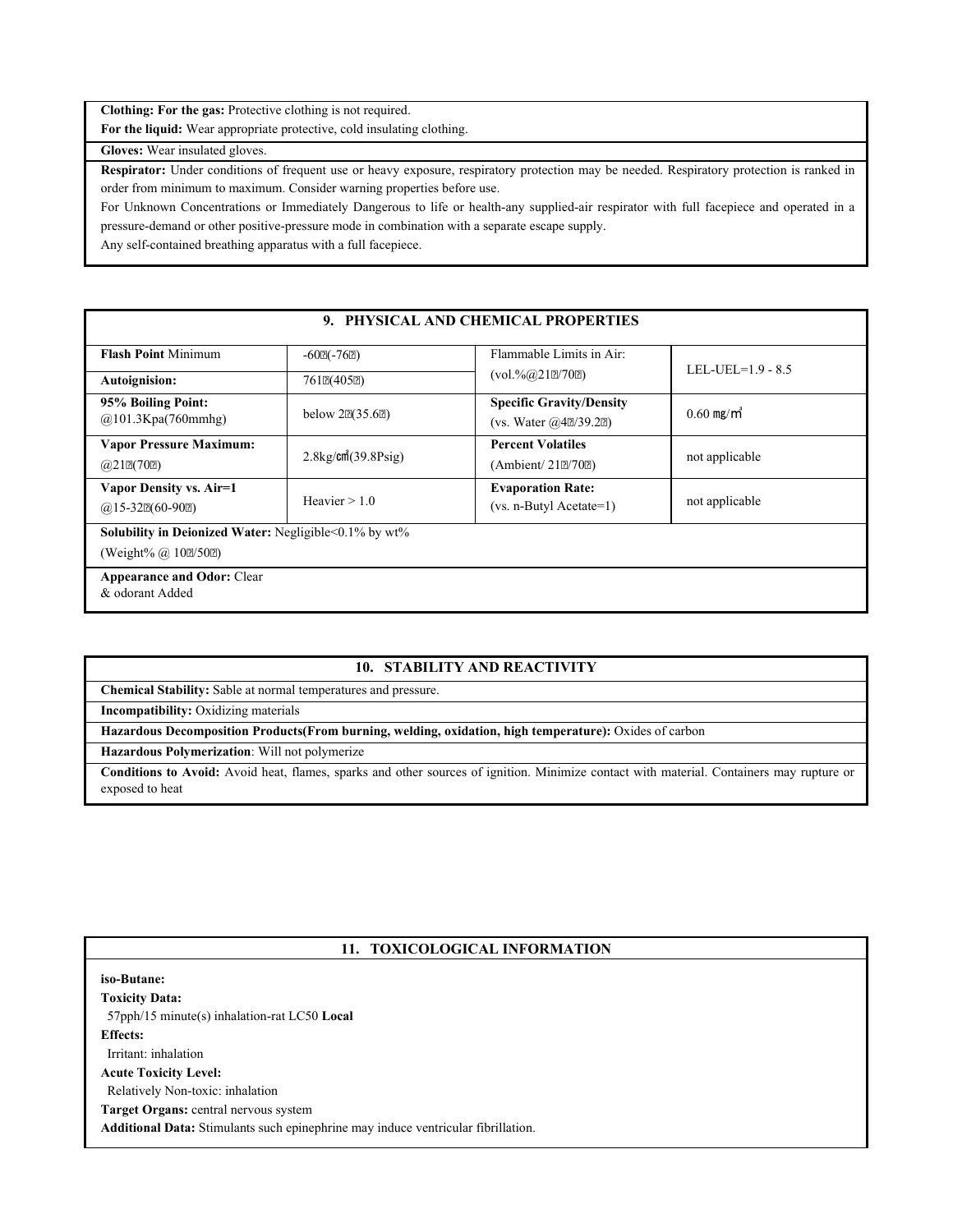### **n-Butane:**

**Toxicity Data:**  658 ㎎/㎥/4 hour(s) inhalation-rat LC50

#### **Acute Toxicity Level:**

Relatively Non-toxic: inhalation

**Target Organs:** central nervous system

**Additional Data:** Stimulants such as epinephrine may induce ventricular fibrillation

### **12. ECOLOGICAL INFORMATION**

Not available

### **13. DISPOSAL CONSIDERATIONS**

**Recommendation:** Must not be disposed together with household garbage. Do not allow product to reach sewage system. **European waste catalogue** : Packaging containing residues of or contaminated by dangerous substances.

**Recommendation:** Dispose in accordance with all applicable regulations.

U.S. EPA 40 CFR 262. Hazardous Waste Number(s): D001.

# **14. TRANSPORT INFORMATION**

### **\* Martime transport IMDG**

- IMDG Class: 2.1
- UN Number : 2037
- Packaging Group : - Marine pollutant : No
- Proper shipping name: AEROSOLS

### **15. REGULATORY INFORMATION**

**Labelling according to EC guidelines:** The product has been classified and marked in accordance with EC Directives/Ordinance on Hazardous Materials.

**Code letter and hazard designation of product:** F+ Extremely flammable. **Risk** 

**phrases:** 12 Extremely flammable.

10 Flammable.

11 Highly flammable

12 Extremely flammable

18 In use, may form flammable/explosive vapour-air mixture

**Safety phrases:** 2 Keep out of the reach of children.

3 Keep in a cool place.

33 Take precautionary measures against static discharges.

46 If swallowed, seek medical asvice immediately and show this container or label. 51

Use only in well-ventilated areas.